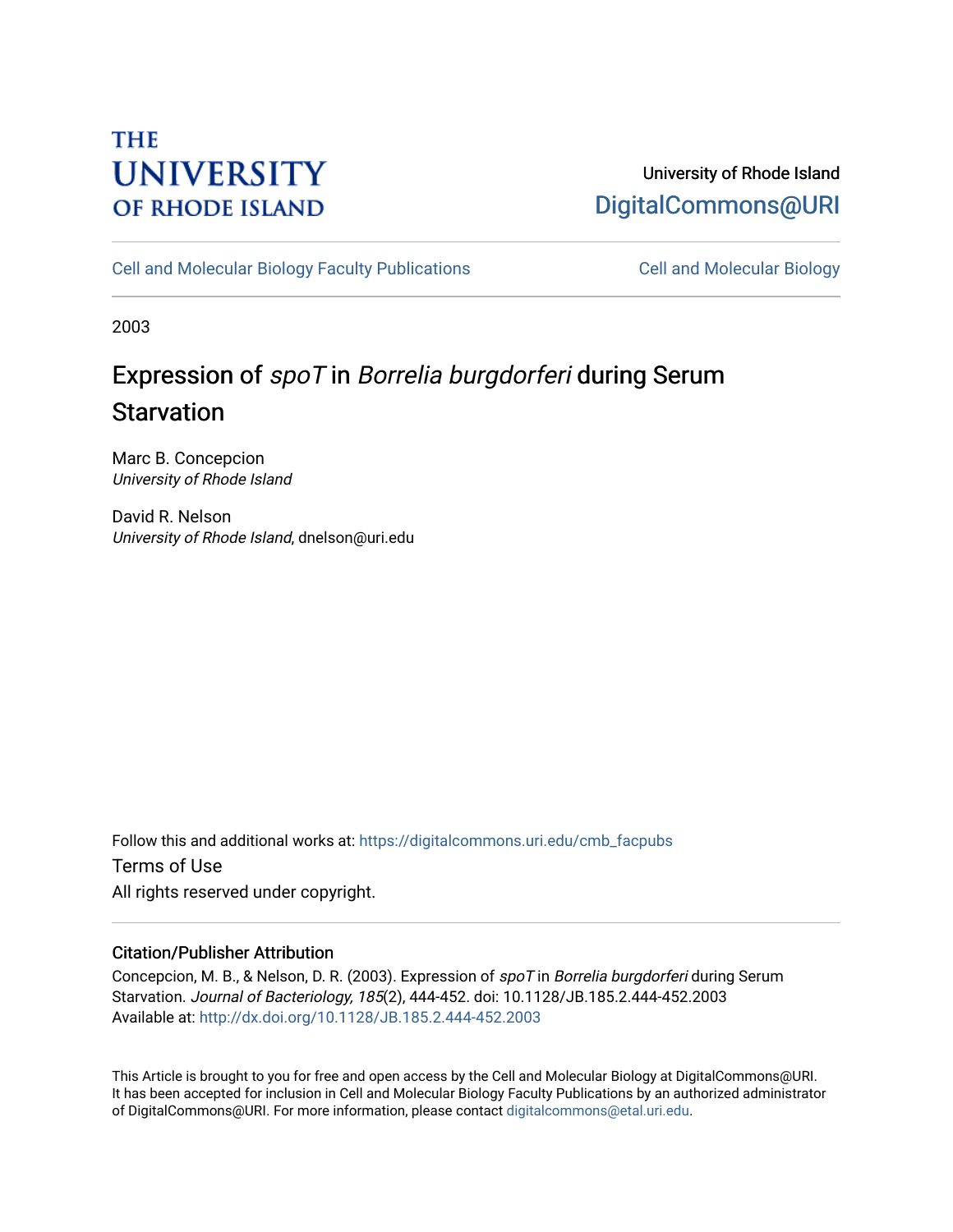# Downloaded from http://jb.asm.org/ on September 20, 2018 by gues Downloaded from <http://jb.asm.org/> on September 20, 2018 by guest

# Expression of *spoT* in *Borrelia burgdorferi* during Serum Starvation

Marc B. Concepcion and David R. Nelson\*

*Department of Cell and Molecular Biology, University of Rhode Island, Kingston, Rhode Island 02881*

Received 3 June 2002/Accepted 17 October 2002

*Borrelia burgdorferi***, the causative agent of Lyme disease, is transmitted by the tick** *Ixodes scapularis***. A 2.9-kb fragment containing a putative** *spoT* **gene was isolated from** *B. burgdorferi* **genomic DNA by PCR amplification and cloned into a pBAD24 vector. The cloned gene complemented** *Escherichia coli* **mutant strain CF1693, which contains deletions of both the** *relA* **and** *spoT* **genes. The** *spoT* **gene in** *E. coli* **encodes a bifunctional enzyme capable of synthesizing and degrading (p)ppGpp, which mediates the stringent response during carbon source starvation.** *B. burgdorferi* **has been reported to have a stress response to serum starvation. Thin-layer chromatography was used to detect (p)ppGpp extracted from H3 32PO4-labeled** *B. burgdorferi* **cells starved for serum in RPMI.** *B. burgdorferi spoT* **gene expression was characterized during fatty acid starvation. Northern analysis of** *spoT* **revealed detectable message at 2.5 min of starvation in RPMI. Expression of** *spoT* **during serum starvation increased** -**6-fold during the 30 min that starvation conditions were maintained. Further, expression of** *spoT* **decreased when serum was added to serum-starved cells. Reverse transcriptase PCR (RT-PCR)** was used to detect *spoT* mRNA from  $\sim$  10<sup>6</sup> cells starved for serum in RPMI for 2.5 to 30 min or incubated in **tick saliva for 15 min. Northern blot analysis suggests that** *spoT* **transcript was** -**900 nucleotides in length. RT-PCR amplification of the transcript using several sets of primers confirmed this finding. Additionally, a truncated clone containing only the first 950 bp of the 2,001-bp** *spoT* **open reading frame was able to complement** *E. coli* **CF1693. The data suggest that** *B. burgdorferi* **exhibits a stringent response to serum starvation and during incubation in tick saliva.**

The spirochete *Borrelia burgdorferi*, the causative agent of Lyme disease (9, 50), is a tick-borne pathogen spread by members of the genus *Ixodes*. During a blood meal by the tick vector, *B. burgdorferi* cells migrate through the tick gut epithelium and pass into the hemolymph and then to various tissues, including the salivary glands. *B. burgdorferi* has been shown to enter the salivary glands of *Ixodes scapularis* during a blood meal (42, 58) and has been successfully isolated from the saliva of *I. scapularis* (17), indicating that saliva serves as the route of transmission. During its life cycle, *B. burgdorferi* must adapt to different host conditions. As a result, the pathogen survives a variety of stress conditions which include physiological and nutrient changes between hosts (28). Stress conditions encountered by *B. burgdorferi* within the tick include starvation and temperature shifts (1, 10). Heat shock occurs when cells encounter rapid increases in temperature (10, 46). Proteins synthesized in response to elevated temperatures are termed heat shock proteins. Heat shock proteins have been identified and characterized in *B. burgdorferi* (10). It is hypothesized that additional stress responses are used as mechanisms of survival by *B. burgdorferi* under adverse conditions. *B. burgdorferi* cells are probably subjected to periods of starvation within their tick hosts when the ticks molt and go months between blood meals. *B. burgdorferi*, like other bacteria, should respond to nutrient depletion by initiating the stringent response (11).

The stringent response has been characterized as a shortterm stress response to amino acid and carbon starvation. This global response is brought about by the failure of tRNA aminoacylation to keep up with the demand of protein synthesis. It is mediated by the accumulation of guanosine  $3'$ ,  $5'$ -bispyrophosphate (ppGpp) (11, 30). In *Escherichia coli* and *Vibrio angustum*, two genes, *relA* and *spoT,* govern the stringent response (4, 19, 39). The *relA* gene encodes the enzyme (p)ppGpp synthase I (PSI). The enzyme is activated when a ribosome engaged in protein synthesis binds a nonaminoacylated cognate tRNA at the acceptor site (4, 11, 41). The study of *relA* null mutants led to the observation that SpoT is a bifunctional enzyme capable of both ppGpp synthesis and degradation (21, 22, 27, 45, 57). Mutational analysis of the *spoT* gene confirmed that there are two enzymatic sites contained within the amino acid sequence. One enzyme site is responsible for synthesis of (p)ppGpp, while the other site is for degradation of (p)ppGpp  $(22, 57)$ . The accumulation of (p)ppGpp due to (p)ppGpp synthase II (PSII) activity is primarily due to carbon source depletion  $(21, 22)$ . The function of  $(p)$ ppGpp is to act as an intracellular alarmone for nutritional deficiency (18). As a result of (p)ppGpp accumulation, bacteria shut down processes that consume amino acids and energy reserves, including stable RNA synthesis and the initiation of new rounds of DNA replication.

Increased ppGpp concentration affects many cellular processes, including the inhibition of tRNA synthesis and rRNA synthesis and the stimulation of biosynthetic and some catabolic pathways (26). In *Myxococcus xanthus*, the accumulation of ppGpp has been shown to be required for the initiation of fruiting body formation (25). During carbon starvation, *Mycobacterium smegmatis* cells exhibit a morphological change from elongated rods to cocci in response to elevated intracellular levels of ppGpp (38). Similarly, in the bacterium *V. angustum* the carbon starvation response (ultramicrocell formation) involves the loss of motility and a change in morphology to a

Corresponding author. Mailing address: Department of Cell and Molecular Biology, 117 Morrill Hall, University of Rhode Island, Kingston, RI 02881. Phone: (401) 874-5902. Fax: (401) 874-2202. E-mail: dnelson@uri.edu.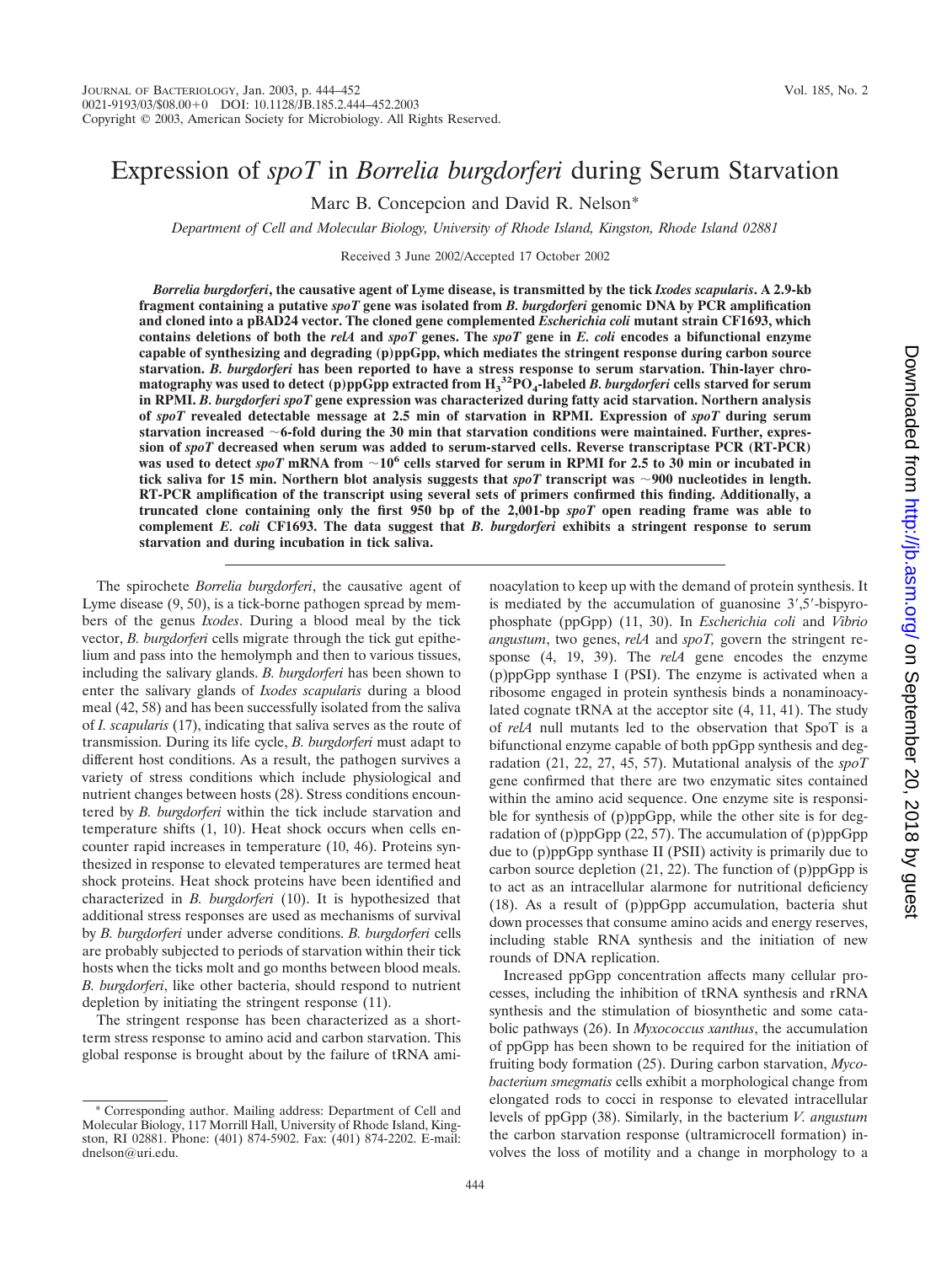| Primer                                       | Primer sequence $(5' \rightarrow 3')^a$        | Coordinates         |
|----------------------------------------------|------------------------------------------------|---------------------|
| SpoT <sub>F1</sub>                           | TIT TTG TCG ACG AGC TC*C GGT AGT GGA TGA GC    | 195219-195233b      |
| SpoT <sub>F2</sub>                           | TT GCA CAT TTA ATC AAG ATA AAT G               | $195713 - 195736^b$ |
| SpoT <sub>R1</sub><br>CGG ATT AGC TGG CAC AT |                                                | $196044 - 196028^b$ |
| SpoT <sub>R2</sub>                           | TIT TTC TGC AG*G GTT TTG TTC TAA AGA ATC ATC C | $198165 - 198142^b$ |
| RT $F - 25$                                  | GAA AAG AGA GCA AGG GCG CTG ATA                | $195657 - 195680^b$ |
| $RTF - 50$                                   | ACA TTT AAA AAC AAT TTA CGA TCT T              | $195632 - 195656^b$ |
| $RT R + 800$                                 | TAA GTT TGT TTG TTC TTG TTT GCA T              | $196507 - 196483^b$ |
| $RT R + 850$                                 | TTT TGT TTT TTG CAA ATT ATT CTT A              | $196556 - 196532^b$ |
| $RTR + 950$                                  | TTG ATA TTT ATT TTC TTT TGG GCT T              | $196656 - 196632^b$ |
| OspA F1                                      | GGG AAT AGG TCT AAT ATT AGC CTT                | $9411 - 9434c$      |
| OspA R1                                      | CTG CTG ACC CCT CTA ATT TGG TGC C              | $10171 - 10147c$    |

TABLE 1. Primers used in this study

*<sup>a</sup>* Bold letters indicate recognition sites for the restriction endonucleases used. SpoT F1 includes *Sac*I and *Sal*I sites. SpoT R2 contains a *Pst*I site. indicates the start

of the *B. burgdorferi*-specific sequence. *<sup>b</sup>* Coordinates from *B. burgdorferi* main chromosome. *<sup>c</sup>* Coordinates from *B. burgdorferi* linear plasmid 54 (lp54).

spherical form, which is attributed to the expression of a number of genes (29). Thus, the stringent response, like other stress responses, acts as a global regulator of the bacterial cell.

*B. burgdorferi* responds to serum starvation by inducing a starvation response that results in changes in protein expression and eventually in the transformation of motile helical vegetative cells into nonmotile spherical starvation-stress forms (1). It has been recently reported that ppGpp affects the synthesis of cyclopropane fatty acids through  $\sigma^s$  (15) and also has a role during fatty acid starvation in *E. coli* (49). This is of significance because the genome of *B. burgdorferi* contains no fatty acid synthetic pathways (20). *B. burgdorferi* cells depend upon an external source of fatty acids. Serum is rich in lipids and is the source of fatty acids for *B. burgdorferi* cells growing in pure culture or in a host. To date, most bacterial genomes that have been fully sequenced encode the proteins RelA and/or SpoT, which are capable of synthesizing or hydrolyzing (p)ppGpp (51). *B. burgdorferi* possesses a *spoT* ortholog (BB0198) and an *rpoS* gene (BB0771), but no *relA* gene (20). Since SpoT has been shown to be a bifunctional enzyme in other bacteria, it is likely that the *B. burgdorferi* SpoT is bifunctional and responsible for the synthesis and degradation of ppGpp. Other bacteria with putative *relA* or *spoT* homologs have been cloned and or characterized  $(2, 19, 34-36, 39, 53-55,$ 57), suggesting that it is not uncommon for ppGpp synthesis and degradation to be controlled by a single gene. Therefore, if the *spoT* ortholog were functional in *B. burgdorferi*, the organism should have a stringent control mechanism. This mechanism could contribute to the ability of *B. burgdorferi* to adapt to and survive various host environments. In this study we show that the *B. burgdorferi spoT* ortholog is functional, able to complement an *E. coli relA spoT* mutant, and also is expressed in a manner similar to that in other bacteria that exhibit a stringent response.

### **MATERIALS AND METHODS**

**Bacterial strains, plasmids, and culture conditions.** *B. burgdorferi* B31 (high passage) was grown in BSK H medium (Sigma, St. Louis, Mo.) supplemented with 6% rabbit serum (Life Technologies, Grand Island, N.Y.). For most experiments, cells were grown for 48 h at 33°C. Additional media used for *B. burgdorferi* was RPMI 1640 Select-Amine (RPMI) (Life Technologies) and saliva collected from *I. scapularis* (T. Mather, University of Rhode Island). RPMI is a defined medium containing glucose, vitamins, and all essential amino acids. *I.* *scapularis* saliva was collected as described by Ewing et al. (17). BSK II without albumin fraction V and lacking rabbit serum (termed BSK) was also used (5).

*E. coli* strains XL1 MRF, CF1648 (wild-type MG1655; *relA spoT), CF1652 (relA*251::Kn), CF1693 (*relA*251::Kn *spoT*207::Cm) (a gift from Michael Cashel, National Institutes of Health) were routinely grown in Luria broth (LB) containing the appropriate antibiotics overnight in a shaking water bath at 37°C. *E. coli* was also grown in M-9 minimal medium to induce the stringent response (43, 45).

The plasmid pBAD24 (a gift of Jon Beckwith, Harvard University, Cambridge, Mass.) was used to clone the putative *spoT*. The plasmid contains an ampicillin resistance marker (23). The plasmid was introduced into *E. coli* CF1693 by electroporation.

**DNA isolation and PCR conditions.** Genomic DNA was isolated from *B. burgdorferi* B31 cells by using a Qiagen DNeasy DNA isolation kit (Qiagen Inc., Valencia, Calif.) following the protocol of the manufacturer. The DNA was used to PCR amplify a digoxigenin (DIG)-labeled probe for Southern and Northern analysis. PCR was performed using either an Applied Biosystems GeneAmp 9600 or 9700 thermocycler (Applied Biosystems, Foster City, Calif.). Primers used to amplify the DIG-labeled probe were SpoT F1 and SpoT R1 (Table 1). The probe was synthesized according the protocol of the manufacturer (Roche Molecular Biochemicals, Indianapolis, Ind.), utilizing cycles of 94°C (5 min; denaturation), 35 cycles of 94°C (1 min), 51°C (2 min), 72°C (3 min), and final extension at 72°C (7 min).

A 2.9-kb fragment containing *spoT* was amplified by PCR from *B. burgdorferi* genomic DNA using primers spoT F1 and spoT R2 (Table 1). The PCR amplification followed the protocol above with the exception of an annealing temperature of 61°C. The resulting amplicon was digested with the endonucleases *Pst*I and *Sal*I (Promega, Milwaukee, Wis.) according to the protocol of the manufacturer. The restricted amplicon was then ligated into the vector pBAD24 (23) using T4 ligase (Promega) according to protocols of the manufacturer. The recombinant plasmid was transformed into *E. coli* CF1693 by electroporation. Transformants were selected on LB plates containing ampicillin (200  $\mu$ g/ $\mu$ l). Colonies resistant to ampicillin were replica plated onto M-9 minimal medium plates containing ampicillin (200  $\mu$ g/ml), kanamycin (25  $\mu$ g/ml), and chloramphenicol (30 μg/ml) to test for complementation of the *spoT* mutation (43).

Reverse transcriptase (RT) reactions were performed using either a Superscript II kit (Life Technologies) or a Qiagen RT kit (Qiagen Inc.) according to the protocols of the manufacturers. The primers used for the RT reactions were SpoT R1, SpoT RT R  $+800$ , SpoT R  $+850$ , RT R  $+850$ , and RT R  $+950$  (Table 1). Prior to the RT reaction, total RNA was treated with RQ1 DNase (Promega) to eliminate any residual DNA contamination. Total RNA was quantified and RT reactions were performed on equal amounts of RNA  $(1 \mu g)$  from each sample. PCR amplification was performed on  $2 \mu$  of each RT reaction mix  $(22-\mu)$  total volume). Following the RT reaction, amplification was performed by PCR using forward primers SpoT F2, RT F  $-50$ , and RT F  $-25$  and reverse primers SpoT R1,  $\angle$ RT R + 800, RT R + 850, and RT R + 950 to yield amplification products. Sizes of the amplification products were determined using Kodak digital imaging software (Kodak 1D image analysis software, version 3.0.2; Eastman Kodak Co., Rochester, N.Y.) by comparison to a 1-kb DNA ladder (Promega).

Truncated and full-length *spoT* DNA sequences were amplified by PCR, and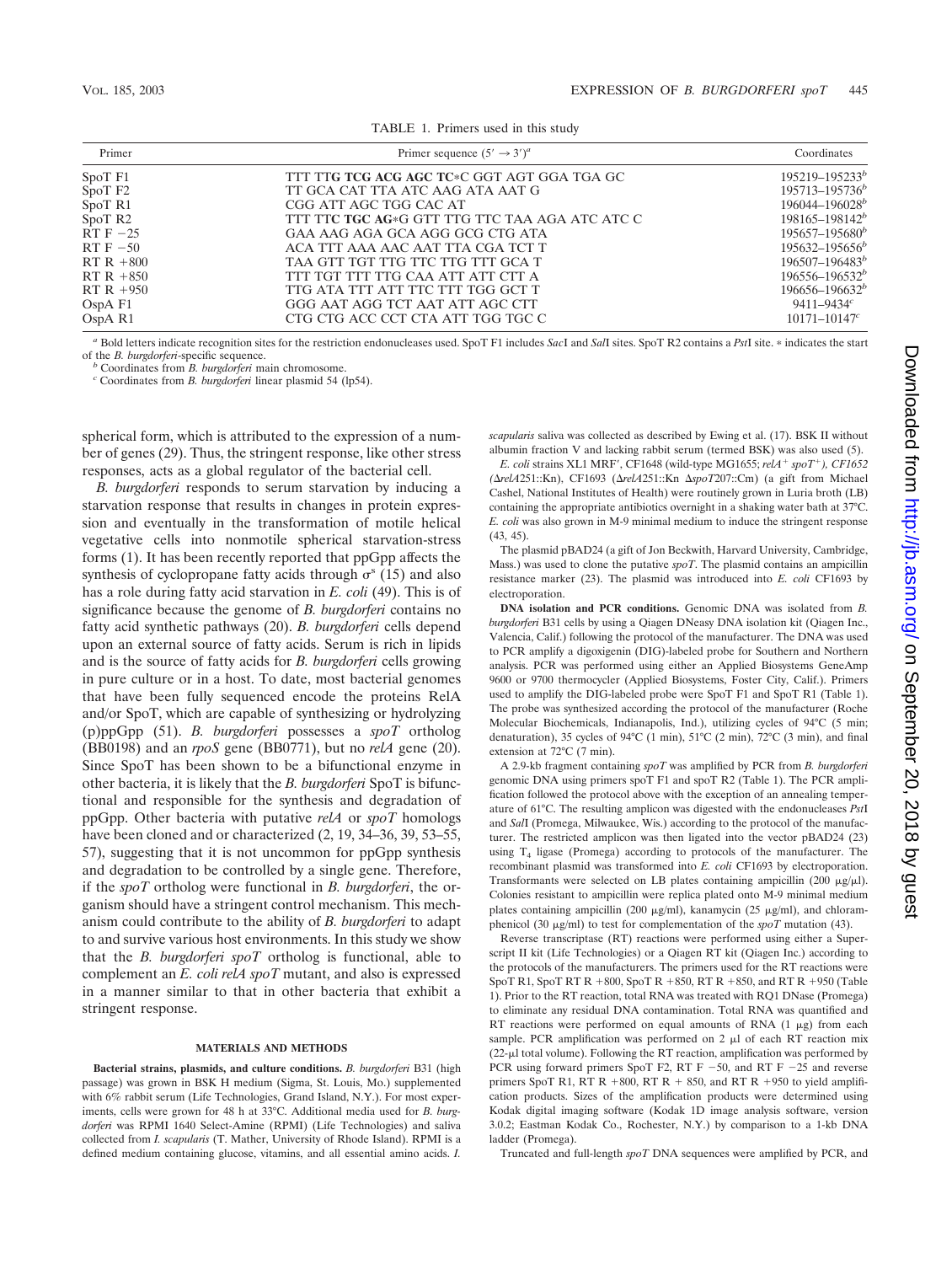the amplicons were cloned into pSTBlue-1 using a Novagen Perfectly Blunt cloning kit (Novagen, Inc., Madison, Wis.). PCR was performed using pBAD24.spoT as the template. The forward primer for all reactions was SpoT F1 with the following reverse primers: SpoT R2, SpoT R1, and SpoT  $R + 950$ . PCR amplicons yielded full-length *spoT* (2.9 kb) and two truncated DNA sequences of  $\sim$ 0.4 and  $\sim$ 1.1 kbp, respectively. The clones were designated pMBC04, pMBC05, and pMBC06. The truncated clones were then transformed into *E. coli* CF1693 as previously described and grown on M-9 agar containing isopropyl- $\beta$ -D-galactopyranoside to determine whether the clones could complement *E. coli* CF1693. Plasmids were purified from the appropriate *E. coli* strains grown overnight using a Qiagen spin miniprep kit (Qiagen) according to the protocol of the manufacturer.

**32P labeling and detection of (p)ppGpp by thin-layer chromatography (TLC).** *E. coli* cells were grown in phosphate-limited medium and labeled with [<sup>32</sup>P]phosphate as described by Bochner and Ames (8, 37). Briefly, cells were grown for 16 h in LB at 37°C. Cells were harvested by centrifugation  $(8,000 \times g, 1000 \times g, 1000 \times g, 1000 \times g, 1000 \times g, 1000 \times g, 1000 \times g, 1000 \times g, 1000 \times g, 1000 \times g, 1000 \times g, 1000 \times g, 1000 \times g, 1000 \times g, 1000 \times g, 1000 \times g, 1000 \$ 8 min, 4°C) and then incubated in glucose-limited (0.04%) phosphate-limited medium for 16 h at 37°C. Supplementation with glucose differed in that for glucose-limited culture 0.04% glucose was used, and otherwise 0.4% was utilized. To label *E. coli* cells with  $H_3^3PO_4$ , cells were harvested by centrifugation (8,000)  $\times$  g, 8 min, 4°C), washed, resuspended at 2  $\times$  10<sup>6</sup> CFU/ml in phosphate-limited medium supplemented with  $H_3^{32}PO_4$  (specific activity, 500 mCi/mmol; ICN Biomedical, Irvine, Calif.) at 150  $\mu$ Ci/ml, and allowed to incubate for 3 h ( $\sim$ 2 generations). For induction of the stringent response, the cells were transferred to M-9 broth and allowed to incubate for 15 min at 37°C and then extracted for (p)ppGpp as described below.

To label *B. burgdorferi* cells with  $H_3^{32}PO_4$ , cells were grown in BSK H as previously described, harvested by centrifugation  $(8,000 \times g, 8 \text{ min}, 4^{\circ}\text{C})$ , washed in RPMI, and then resuspended ( $\sim$ 1  $\times$  10<sup>7</sup> cells/ml) and labeled in RPMI medium without phosphate (Life Technologies) supplemented with 6% rabbit serum for 4 h. Cells were labeled with  $H_3^{32}PO_4$  (specific activity, 500 mCi/mmol; ICN Biomedicals) at 150  $\mu$ Ci/ml. The <sup>32</sup>P-labeled cells were then washed and resuspended in RPMI at 10<sup>6</sup> cells/ml and incubated for 15 min at 33°C. Samples of labeled cells (200  $\mu$ l) taken before and after the stress were extracted with formic acid for analysis of (p)ppGpp  $(8)$ . Briefly, 20  $\mu$ l of cold 13 M formic acid was added to the samples, and samples were stored overnight at  $-75^{\circ}$ C. Prior to separation and analysis by TLC, cell debris was removed by centrifugation  $(15,000 \times g$  for 5 min). A 10- $\mu$ l sample of the extracted supernatant was spotted onto a polyethyleneimine (PEI) cellulose TLC plate (Sigma) and separated in 1.5 M  $H_3PO_4$  (pH 3.4) buffer for 2.5 h. Digital images of the TLC plate were captured using a Molecular Dynamics Storm 840 PhosphorImager and Image-Quant software (Molecular Dynamics, Sunnyvale, Calif.). TLC analyses were repeated three times.

**RNA isolation.** *B. burgdorferi* B31 cells grown in BSK H (60 ml) with 6% rabbit serum at 33°C ( $\sim$ 1  $\times$  10<sup>7</sup> cells/ml) were harvested by centrifugation (8,000  $\times$  *g*, 8 min, 4°C), washed in RPMI, and resuspended in the appropriate medium (10<sup>8</sup> cells/ml) for induction of the *spoT* gene (RPMI, RPMI with 6% rabbit serum, BSK, and a 1:1 dilution of tick saliva [in sterile nuclease-free  $H_2O$ ]). Samples (1 ml) were taken at various times (0, 2.5, 5, 10, 15, and 30 min) after incubation had begun, and total RNA was isolated using RNA Purescript (Gentra, Minneapolis, Minn.) according to the protocol of the manufacturer. Purified RNA samples were stored at  $-75^{\circ}$ C until use. The RNA was quantified by absorption at 260 nm using an Ultrospec 4000 spectrophotometer (Amersham Pharmacia Biotech, Piscataway, N.J.) (43).

**DNA sequencing.** DNA sequencing was performed by the HHMI Biopolymer/ Keck Foundation Biotechnology Resource Laboratory at Yale University (New Haven, Conn.). Sequence analysis was carried out on Applied Biosystems 377 and 3100 DNA analysis instruments. The sequencing reactions utilized fluorescently labeled dideoxynucleotides (Big Dye terminators) and *Taq* DNA polymerase (Applied Biosystems) in a thermal cycling protocol. Premixed samples of DNA template along with primers (Table 1) were sent to the facility, which then performed the sequencing reactions.

**Southern and Northern analysis.** *B. burgdorferi* genomic DNA (2 μg) was treated with the endonucleases *Eco*RI and *Eco*RV according to the protocol of the manufacturer (Promega). The digested fragments were separated by electrophoresis in a 1% agarose gel run in Tris-acetate-EDTA (TAE) buffer (43). The gel was prepared for Southern blot analysis as described by Seldon and Ausubel (48). After the washes, the DNA was transferred from the agarose gel onto a nylon membrane (Magna Graph; Osmonics, Minnetonka, Minn.) using the Turboblotter system (Schleicher & Schuell, Inc., Keene, N.H.), employing a downward transfer with  $20 \times$  SSC ( $1 \times$  SSC contains 0.03 M sodium citrate and 0.3 M sodium chloride) made in diethyl pyrocarbonate (DEPC) (Sigma)-treated sterile distilled water ( $dH<sub>2</sub>O$ ). The DNA was bound to the membrane by UV

cross-linking using a UV cross-linker (FB-UVXL-1000; Fisher Scientific). The blot was then developed according to the specifications of the manufacturer (Life Technologies). Sizes of hybridizable bands were determined by comparison with a DNA standard and using Kodak 1D digital imaging software.

For Northern blot analysis, RNA samples (5 to 15  $\mu$ g) were treated by heating at 55°C for 15 min (47). The RNA samples were separated in a formaldehydeagarose gel, which was made with DEPC-treated  $dH_2O$ ,  $10\times$  MOPS buffer solution (0.4 M 3-[*N*-morpholino] propanesulfonic acid, 0.2 M sodium acetate, and 10 mM EDTA, pH 7.0, in DEPC-treated  $dH_2$ 0) and 37% formaldehyde and containing 0.634 nM ethidium bromide. Equal amounts of RNA were loaded into each gel lane for each experiment. The gel was run at 80 V for 1.5 h. Following electrophoresis, the 23S and 16S rRNA subunits were observed in the gels by UV light. Northern analysis was only performed if both subunits were observed and were present in equal amounts for each lane of the gel. The gel was prepared for transfer to the nylon membrane by washing with  $10 \times$  SSC for 45 min (47). The RNA was transferred to a nylon membrane (Magna Graph; Osmonics) using a Turboblotter (Schleicher & Schuell, Inc.). The RNA was then bound to the nylon membrane by using a UV cross-linker.

The nylon blots for Southern and Northern analysis were hybridized at 55°C with a *spoT*-specific DIG-labeled probe, which targets both DNA and RNA, according to the protocol of the manufacturer (Roche Molecular Biochemicals). The detection of the hybridized DIG-labeled probe followed the protocol of the manufacturer. Briefly, the blots were probed for 18 h with the DIG-labeled probe; following hybridization, the membranes were washed, blocked, and visualized by chemiluminescence according to the protocol of the manufacturer of the DIG synthesis kit.

# **RESULTS**

**Cloning of** *B. burgdorferi spoT.* The putative *B. burgdorferi spoT* gene was PCR amplified from *B. burgdorferi* genomic DNA using the primers spoT F1 and spoT R2 (Table 1). This resulted in a 2.9-kb amplicon, which was treated with the endonucleases *Pst*I and *Sal*I and ligated into the plasmid vector pBAD24 to yield pBAD24.spoT. The recombinant plasmid was introduced into competent *E. coli* CF1693 cells by electroporation. Southern blot analysis was used to confirm the presence of the 2.9-kb PCR amplicon in pBAD24.spoT. *B. burgdorferi* genomic DNA treated with the endonucleases *Eco*RI and *Eco*RV and pBAD24.spoT DNA treated with *Pst*I and *Sal*I were separated by electrophoresis on a 1% agarose gel in TAE buffer and then examined by Southern blot analysis (47). The DNA was probed with a DIG-labeled *spoT* probe synthesized by PCR. Southern analysis (Fig. 1) revealed hybridization of the DIG-labeled probe with the PCR control (lane 1), as well as hybridization to a 5.4-kb fragment contained within the *Eco*RI- and *Eco*RV-digested *B. burgdorferi* genomic DNA (lane 2), and to a 2.9-kb *Pst*I- and *Sal*I-digested fragment of the cloned *spoT* gene (lane 4). No hybridization to the pBAD24 vector (lane 3) was detected. DNA fragment length was determined by comparison to a 1-kb molecular mass marker (Promega).

To verify that the cloned DNA contained the putative *B. burgdorferi spoT* gene (BB0198), the clone was sequenced. The recombinant plasmid pBAD24.spoT served as template PCR amplicons sequenced. The sequence data were compared to the *B. burgdorferi* genome and showed 99% sequence identity with the published *spoT* (BB0198) DNA from *B. burgdorferi* (20).

**Complementation of** *E. coli* **CF1693 with** *B. burgdorferi spoT.* The cloned *B. burgdorferi spoT* gene was tested for function and ability to complement *E. coli* CF1693, which has deletions in both the *relA* and *spoT* genes, resulting in a phenotype unable to grow on M-9 agar (45). Figure 2 illustrates the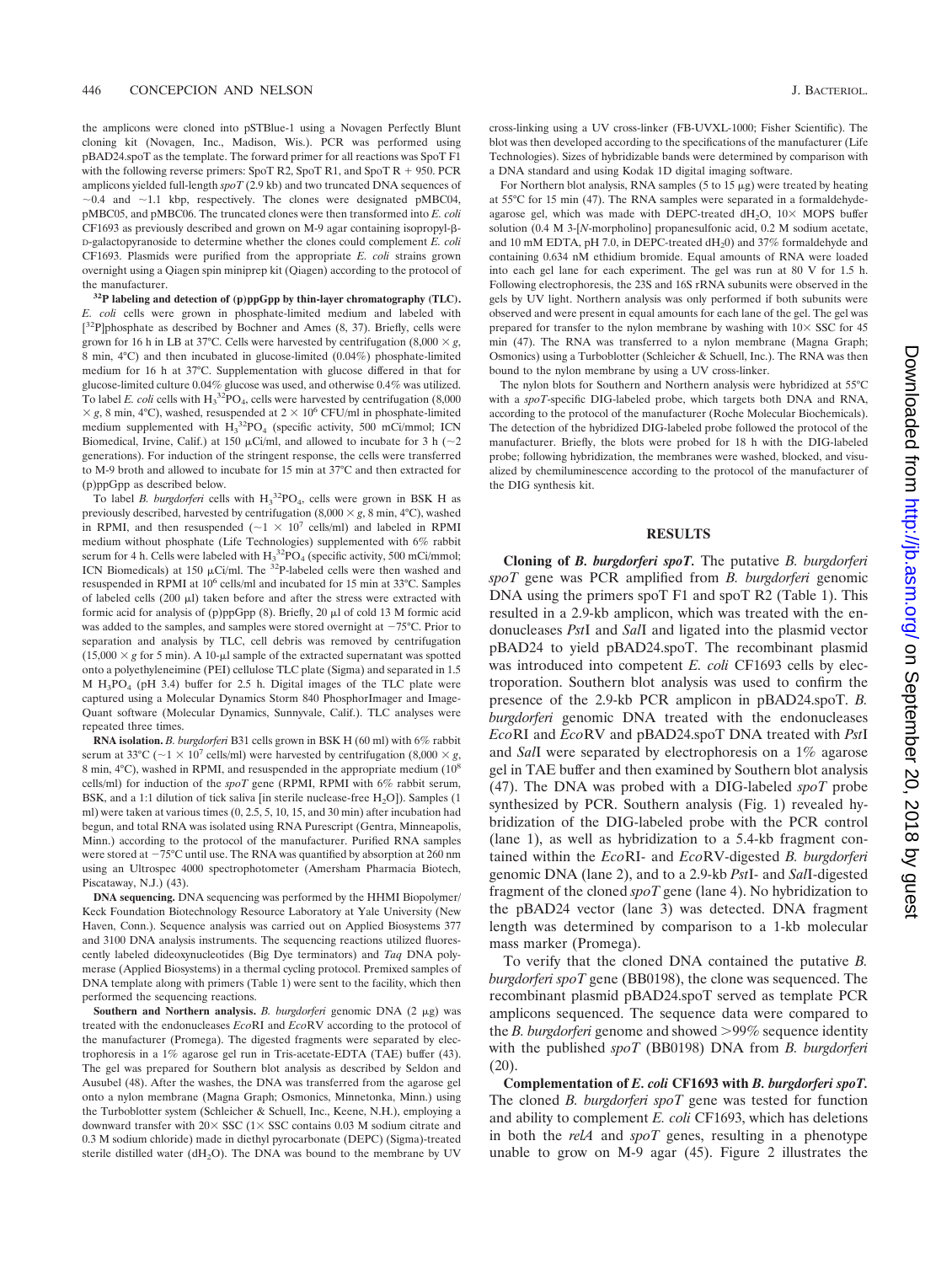

FIG. 1. Southern analysis of the cloned *B. burgdorferi spoT*. A DIGlabeled *spoT* probe (see Materials and Methods) was used to probe a Southern blot containing the PCR product of spoT F1 and spoT R1 primers, which yielded a 0.8-kbp band (lane 1); *B. burgdorferi* genomic DNA digested with the restriction endonucleases *Eco*RI and *Eco*RV, yielding a 5.4-kbp band (lane 2); pBAD24 digested with the restriction endonucleases *Pst*I and *Sal*I (negative control) (lane 3); and pBAD24.spoT digested with *Pst*I and *Sal*I, yielding a 2.9-kbp band (lane 4). The positions of DNA size markers are shown on the left in kilobase pairs (kbp). The sizes of the detected DNA bands are shown on the right.

growth of *E. coli* strains CF1648, CF1693, CF1693(pBAD24), and CF1693(pBAD24.spoT) on LB and M-9 media. As expected, the wild-type strain CF1648 grew on both LB and M-9 agar. In contrast, CF1693 and CF1693(pBAD24) grew on LB (Fig. 2A), but did not grow on M-9 agar (Fig. 2B). However, CF1693(pBAD24.spoT) did grow on both LB and M-9 agar plates (Fig. 2A and B), indicating that the *B. burgdorferi spoT* gene was able to complement the lack of functional *relA* and *spoT* genes in CF1693. The bacteria were also grown in LB and M-9 broth to determine the growth characteristics of the various strains. All strains grew at identical rates and to identical cell densities ( $\sim$ 3  $\times$  10<sup>9</sup> CFU/ml) in LB. In contrast, while the

wild-type *E. coli* CF1648 and *E. coli* CF1693(pBAD24.spoT) grew at identical rates in M-9 medium, *E. coli* CF1693 and *E. coli* CF1693(pBAD24) grew more slowly than either *E. coli* CF1648 or CF1693(pBAD24.spoT). After 9 h of growth in M-9 broth, the final cell density of *E. coli* CF1648 and CF1693(pBAD24.spoT) was  $\sim$ 1  $\times$  10<sup>8</sup> CFU/ml. The final cell density of *E. coli* CF1693 and CF1693(pBAD24) was  $\sim$ 50-fold less, at  $\sim$  2  $\times$  10<sup>6</sup> CFU/ml.

**Detection of the intracellular alarmone (p)ppGpp.** In order to detect the metabolic product of *spoT*, the alarmone (p)ppGpp, *B. burgdorferi* cells were grown and labeled with  $H_3^{\,32}PO_4$  as described in Materials and Methods. Formic acid extracts from the <sup>32</sup>P-labeled cells were prepared and separated by TLC and analyzed using a phosphorimager (see Materials and Methods). Intracellular nucleotide pools from *B. burgdorferi* cells in the presence and absence of serum were compared with those of *E. coli* CF1648 cells grown in LB or M-9. The accumulation of pppGpp and ppGpp was detected in *B. burgdorferi* cells starved for 15 min in RPMI and in *E. coli* cells grown in M-9 (Fig. 3). GTP was also detected in the cell extracts. A GTP (10 mmol) control was used to confirm the TLC separation and was viewed by UV light absorption (data not shown).

**Northern analysis of** *spoT* **expression.** Expression of *spoT* was examined by Northern blot analysis. RNA extracted from *B. burgdorferi* cells incubated in either RPMI or BSK (without BSA or rabbit serum, sources of fatty acids) or RPMI plus rabbit serum was separated by agarose gel electrophoresis and examined by Northern blot analysis using a DIG-labeled probe (Fig. 4A, B, and C). A single transcript of  $\sim$ 900 nucleotides (nt) in length was detected within 2.5 min of the initiation of serum starvation. Expression of *spoT* continued to increase  $(\sim 6\text{-fold})$  during the 30 min that starvation conditions were maintained. In contrast, cells incubated in RPMI plus rabbit serum exhibited only a low basal level of *spoT* expression.

In order to determine whether *spoT* expression could be repressed by the addition of serum, cells were serum starved for 15 min to induce *spoT* expression and then rabbit serum



FIG. 2. Complementation of *E. coli* CF1693 with the *B. burgdorferi spoT* gene cloned into the pBAD24 vector. *E. coli* CF1648, *E. coli* CF1693, *E. coli* CF1693(pBAD24), and *E. coli* CF1693(pBAD24.spoT) were streaked onto LB agar (A) and M-9 agar (B), incubated for 24 h at 37°C, and examined for growth.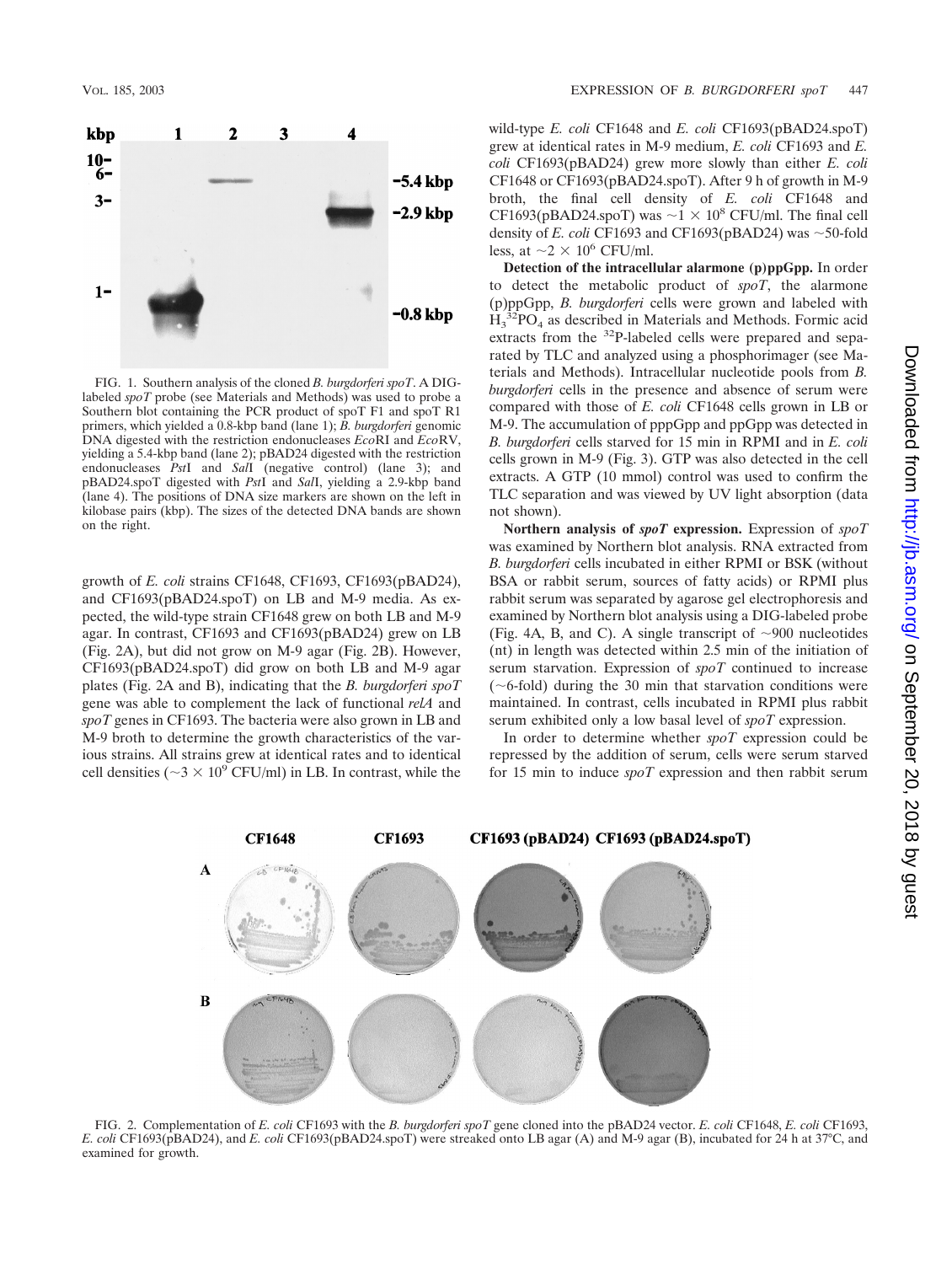

FIG. 3. Detection of (p)ppGpp in formic acid extracts of  $H_3^{\,32}PO_4$ labeled *E. coli* and *B. burgdorferi* cells by PEI TLC and phosphorimaging. Cells were labeled with  $\text{H}_3^{32} \text{PO}_4$ , starved, and then extracted for (p)ppGpp (see Materials and Methods). Lane 1, *E. coli* CF1648 incubated in LB; lane 2, *E. coli* CF1648 incubated in M-9 for 15 min; lane 3, *B. burgdorferi* cells labeled for 4 h and incubated in RPMI plus rabbit serum; lane 4, *B. burgdorferi* cells labeled for 4 h and then incubated in RPMI for 15 min.

(6% final concentration) was added to the culture (Fig. 4C, row 1). Samples were taken before and after the addition of rabbit serum extracted for RNA; serum-starved cells (*T*  $-15$ ) exhibited elevated levels of the *spoT* transcript. As expected, the amount of *spoT* mRNA remained high immediately after the addition of rabbit serum  $(T = 0)$ . However, within 15 min after the addition serum to the starved cells, *spoT* expression exhibited a decline. Thirty minutes after the addition of serum, *spoT* expression returned to the basal level exhibited by cells not starved for serum (compare Fig. 4B, row 1, and C, row 1). In contrast, when the blot was stripped and probed with a DIG-labeled *ospA* probe, expression of the predicted transcript ( $\sim$ 1,000 nt) was observed (Fig. 4C, row 2). No decline in expression of *ospA* was observed, suggesting that the relief of serum starvation did not trigger a general mRNA degradation and that the effect was specific to the repression of *spoT* expression.

Conditions known to induce the stringent response in *E. coli* include starvation for amino acids and starvation for glucose (11). In order to determine whether these starvation conditions affect *spoT* expression in *B. burgdorferi*, the effects of starvation for amino acid (methionine) or for glucose were examined. Briefly, cells starved for methionine were incubated for up to 30 min in RPMI plus serum without methionine (Fig. 4D, row 1). Samples were collected at various times after the initiation of methionine starvation and extracted for RNA, and *spoT* expression was determined by Northern analysis (Fig. 4D, row 1). The amount of methionine contributed by the 6% serum was  $\sim$ 1.3  $\mu$ M. In a similar experiment, cells starved for glucose were incubated for up to 30 min in RPMI plus serum without glucose (Fig. 4D, row 2). Samples were collected at various times after the initiation of glucose starvation and extracted for RNA, and *spoT* expression was determined by Northern analysis (Fig. 4D, row 2). The amount of glucose contributed by the

6% rabbit serum was 0.26  $\mu$ M, which was depleted during the experiment. Expression of *spoT* throughout the experiment remained at low basal levels and did not increase in response to the absence of methionine or glucose depletion.

**Determination of** *spoT* **expression in** *I. scapularis* **saliva by RT-PCR.** It was of interest to determine whether incubation of *B. burgdorferi* cells in *I. scapularis* saliva would affect *spoT* expression. Increased expression of *spoT* would suggest that cells induce the stringent response during transmission to the mammalian host. Since only a very limited amount of tick (*I. scapularis*) saliva was available, RT-PCR was used to examine the expression of *spoT*. To determine whether RT-PCR amplification could detect  $spoT$  mRNA from  $\sim 10^6$  cells incubated under conditions known to induce *spoT*, RNA extracted from *B. burgdorferi* cells starved in RPMI (0 to 30 min) was used as a template for RT-PCR with the primers SpoT F2 and SpoT R1. Data presented in Fig. 5A demonstrate that *spoT* expression was detected within 2.5 min of the initiation of serum starvation and increased during the 30-min starvation. This result was in agreement with the results of Northern analysis of *spoT* expression (Fig. 4) and suggested that RT-PCR could be used to follow expression of *spoT* in small numbers of cells. The expected RT-PCR product was gel purified and sequenced to determine whether the RT-PCR product was due to *spoT* expression. The sequence obtained was 99% identical to the expected *spoT* product. Thus, RT-PCR could serve as a viable alternative to Northern analysis when determining *spoT* expression in low numbers of cells. When  $\sim 10^6$  *B. burgdorferi* cells were incubated in tick saliva, *spoT* expression increased (Fig. 5B), suggesting that incubation in tick vector saliva results in *spoT* expression consistent with the stringent response.

**Determination of start and end transcription sites for** *spoT.* RT-PCR was used to determine the approximate start and end transcription sites for *spoT.* Since Northern analysis revealed that the *spoT* transcript was  $\sim$ 900 nt long, several RT-PCR primer sets were selected to reverse transcribe and amplify possible *spoT* transcripts of this size and smaller. The RT primers selected started at positions  $+350$ ,  $+800$ ,  $+850$ , and 950 and the forward PCR primers selected started at positions  $+25$ ,  $-25$ , and  $-50$  from the start codon of *spoT*. RNA extracted from *B. burgdorferi* cells starved in RPMI for 15 min was used as the template for RT-PCR amplification. Examination for the resulting amplicons by gel electrophoresis revealed that RT-PCR successfully amplified products from all forward primers and from the  $+350$ ,  $+800$ , and  $+850$  primers (Fig. 6). No amplification was detected from the  $+950$  RT reverse primer. The RT-PCR amplicons were sequenced to confirm their origin from *spoT* transcripts (data not shown) and were confirmed to be 99% identical to the expected *spoT* sequence; this experiment was repeated twice with identical results. As the *spoT* transcript is  $\sim$ 900 nt long, these data suggest that *spoT* transcription begins at approximately  $-50$ and extends to  $+850$  to  $+875$ .

**Cloning of a truncated** *B. burgdorferi spoT* **gene.** In order to determine whether the truncated *spoT* mRNA observed by Northern blot analysis was capable of encoding a functional SpoT protein, three DNA sequences were amplified from pBAD24.spoT, using SpoT F1 as the forward primer with either SpoT R2 (to yield the full-length *B. burgdorferi spoT* gene), SpoT R1 (to yield the 300-bp 5' portion of *spoT*), or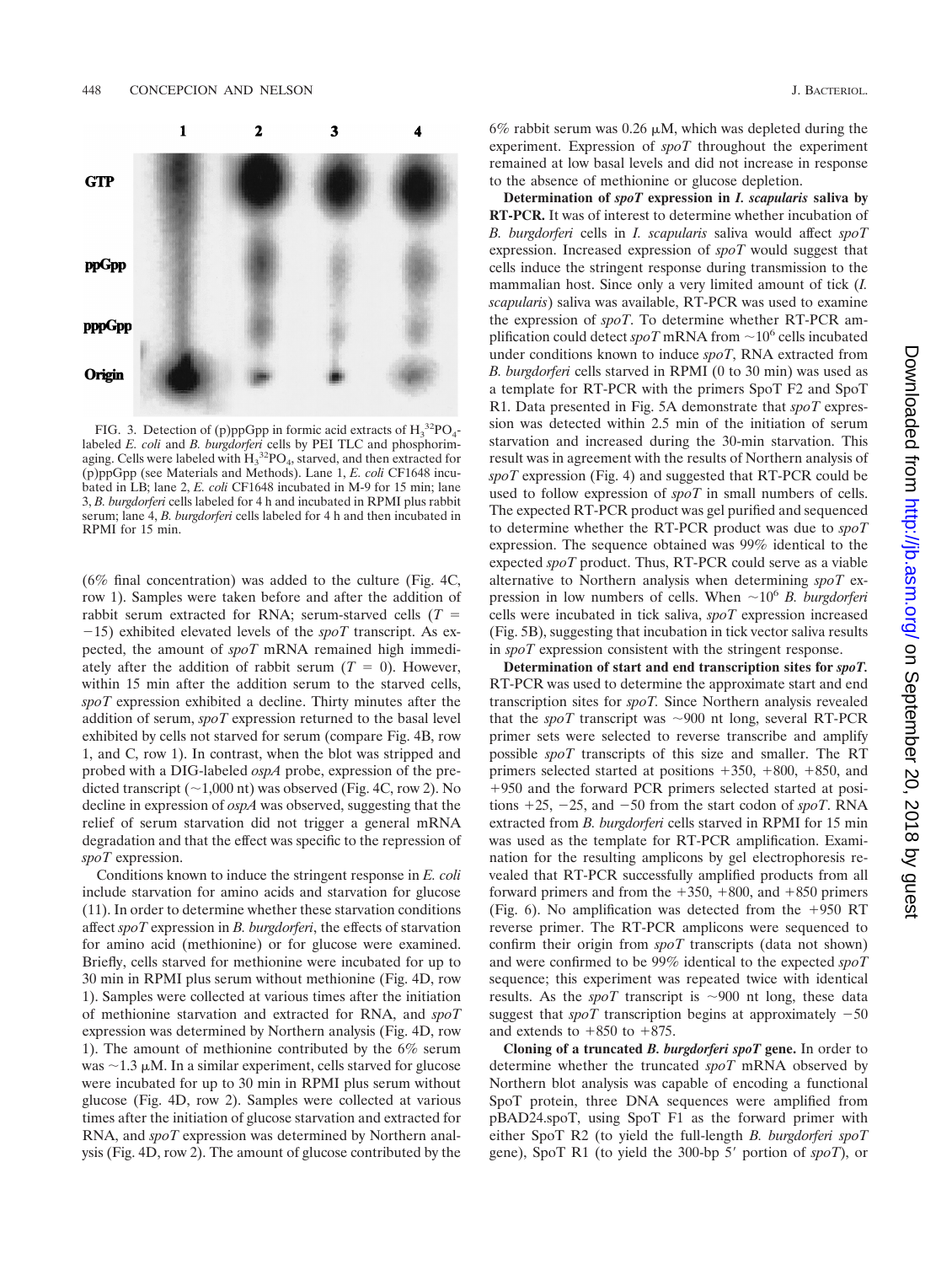

FIG. 4. Northern blot analysis of *spoT* expression by *B. burgdorferi* cells in the absence and presence of rabbit serum. Cells samples were prepared and extracted for RNA as described in Materials and Methods. (A) Entire Northern blot of RNA from cells incubated in RPMI (*T* 0, 2.5, 5, 10, 15, and 30 min), showing specificity of the DIG-labeled *spoT* probe, and approximate nucleotide marker. (B) Northern blot showing  $spoT$  expression in cells incubated in RPMI (row 1), BSK (row 2), and RPMI plus  $6\%$  rabbit serum (row 3) for 0, 2.5, 5, 10, 15, and 30 min. (C) Northern blot showing effect of addition of 6% rabbit serum on expression of *spoT* (row 1) and *ospA* (row 2). Cells were starved in RPMI for 15 min ( $T = -15$ ), and then rabbit serum was added to the culture ( $T = 0$ ) and samples were taken at 15, 30, 60, and 120 min. (D) Northern blot showing *spoT* expression in cells incubated in RPMI plus 6% rabbit serum minus methionine (row 1) and RPMI plus 6% rabbit serum minus glucose (row 2). Samples were taken and prepared from cells incubated for 0, 2.5, 5, 10, 15, and 30 min.

SpoT  $+950$  (to amplify the 950-bp 5' portion of the  $spoT$ gene). The three amplicons were cloned into a Novagen Perfectly Blunt cloning vector. The clones pMBC04, pMBC05, and pMBC06 were transformed into *E. coli* CF1693 and the resulting transformants were tested for growth on M-9 minimal agar as previously described. As expected, the full-length *spoT*, *E. coli* CF1693(pMBC04), complemented the *spoT* mutation and restored growth on M-9 agar. The 300-bp truncated clone, *E. coli* CF1693(pMBC05), was unable to grow on the minimal medium. However, the 950-bp truncated clone, *E. coli* CF1693(pMBC06), was able to grow on M-9 agar, indicating that it encoded a protein capable of complementing the *spoT* mutation.

# **DISCUSSION**

The *spoT* gene encodes a bifunctional enzyme capable of degrading and synthesizing (p)ppGpp (PSII). In *E. coli*, SpoT is constitutively expressed, resulting in low concentrations of (p)ppGpp during normal growth and resulting in changes to RNA polymerase promoter activity (27, 44). The SpoT/PSII system is thought to regulate growth rate by adjusting the rate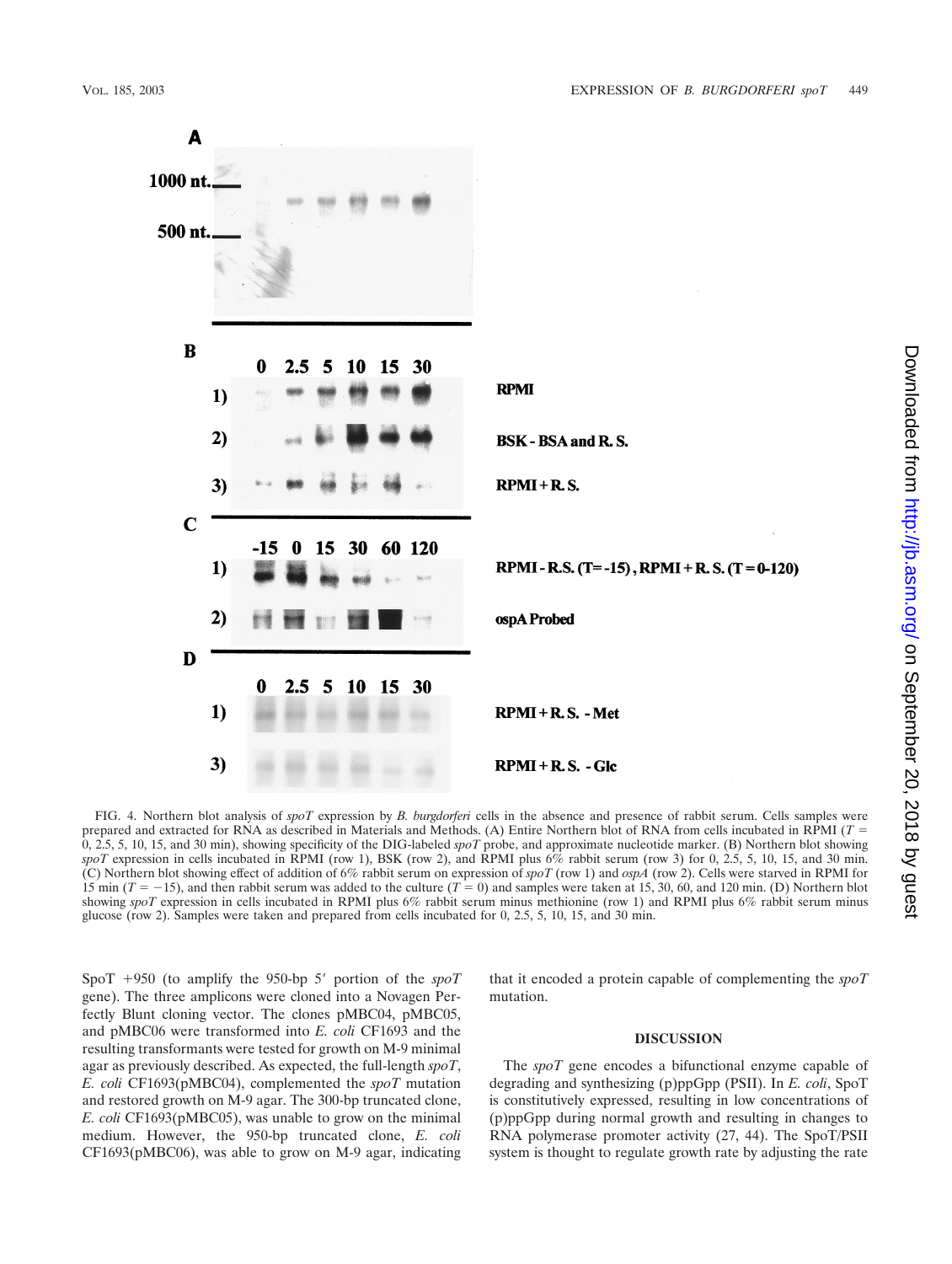

FIG. 5. RT-PCR analysis of *spoT* expression in RNA isolated from *B. burgdorferi* cells incubated in RPMI (A) or *I. scapularis* saliva (B). The 371-bp amplicon was separated by gel electrophoresis on a 1% agarose gel using TAE buffer and stained with ethidium bromide. Equal volumes (10  $\mu$ I) of the RT-PCR-amplified material were loaded onto each gel lane. (A) RT-PCR performed on RNA isolated from cells incubated in RPMI. Lane 1, PCR amplification from *B. burgdorferi* genomic DNA; lane 2, amplification using total RNA extracted at 0 min; lane 3, RNA extracted at 2.5 min; lane 4, RNA extracted at 5 min; lane 5, RNA extracted at 10 min; lane 6, RNA extracted at 15 min; lane 7, RNA extracted at 30 min. (B) RT-PCR performed on RNA extracted from *B. burgdorferi* cells incubated in the saliva of the tick vector *I. scapularis*  $(1:1]$  dilution in nuclease-free  $H_2O$ ). Lane 1, PCR amplification using *B. burgdorferi* genomic DNA as template; lane 2, negative control of nuclease-free H<sub>2</sub>O without DNA; lane 3, amplification using total RNA extracted from cells incubated for 0 min in tick saliva; lane 4, RNA extracted from cells incubated for 15 min in tick saliva.

of stable RNA synthesis (6, 7, 12). It is hypothesized that constitutive SpoT activity helps the cell monitor nutritional states with regard to carbon sources (11). The findings of Kvint et al. (31, 32) show that RpoS-dependent promoters require ppGpp for induction. It is proposed that RpoS-dependent promoters are positively affected by ppGpp due to the dissociation of  $\sigma^{70}$ -programmed RNA polymerase from stringent promoters, increasing the availability of free RNA polymerase. Additionally, ppGpp reduces the stability of open complexes with RNA polymerase (6). The increased levels of ppGpp also can positively affect RpoS by increasing the half-lives of the RNA polymerase complexes. It is also thought that ppGpp may directly or indirectly aid in the ability of  $\sigma^s$ -dependent promoters to bind RNA polymerase holoenzyme.

Several *relA* or *spoT* homologs have been cloned and char-

acterized (2, 19, 34, 35, 39, 53, 55, 57) These single genes appear to function like either the *relA* or *spoT* of *E. coli* or a combination of the two genes. For example, *relA* and *spoT* homologues of *Bacillus stearothermophilus*, *Bacillus subtilis*, *Streptococcus pyogenes*, and *Streptococcus rattus* are induced only under conditions of amino acid depletion. In contrast, the *relA* or *spoT* homologues of *M. smegmatis, Mycobacterium tuberculosis*, and *Streptococcus equisimilis* only respond to carbon starvation.

The stringent response is not only important in the regulation of short-term responses to nutritional depletion, it is also important in the regulation of long-term starvation-stress responses. For example, *M. xanthus* cells change from motile rods to nonmotile, spherical myxospores within fruiting bodies in response to starvation (25). The intracellular accumulation of (p)ppGpp is required for the initiation of fruiting body formation (25). In *M. smegmatis*, carbon starvation results in the activation RelA, increased ppGpp concentrations, and a morphological change from elongated rods to cocci (38). Thus, increased ppGpp concentration regulates FtsZ activity and, therefore, cell division. Increases in (p)ppGpp concentration have also been shown to control acid-stress tolerance in *Lactococcus lactis* (41).

*B. burgdorferi* undergoes several environmental transitions during transmission between the tick vector and a vertebrate host. These changes include temperature, nutrient availability, cell density, and pH (13, 16, 28). Some of these environmental transitions have been shown to affect gene expression in *B. burgdorferi*. Carreiro et al. (10) have demonstrated that rapid increases in temperature induce the heat shock response. More recently, Alban et al. (1) demonstrated that at least 20 proteins are induced in *B. burgdorferi* cells starved for serum. Additionally, motile helical cells convert over  $\sim$ 48 h of starvation to round nonmotile starvation forms (or "cysts"). Since there are no fatty acid biosynthesis pathways in *B. burgdorferi*, these bacteria obtain fatty acids from their environment (20). Recently, Cox and Radolf (14) demonstrated that *B. burgdorferi* obtains fatty acids by diffusion through its outer membrane, which could result in the slow growth rate of the organism.

Experimental data presented in this communication demonstrate that the *spoT* gene of *B. burgdorferi* is functional and able to complement *E. coli* CF1693 ( $\Delta$ *relA*  $\Delta$ *spoT*) to restore wild-



FIG. 6. Determination of the approximate start and end transcriptional sites of *spoT* by RT-PCR. RNA was extracted and prepared for RT-PCR from *B. burgdorferi* cells starved in RPMI for 15 min. RT-PCR amplification was performed using several primer sets, and the reaction products were separated by gel electrophoresis and visualized using ethidium bromide and UV transillumination. Gel lanes: 1, DNA size markers; 2, amplification using primers SpoT F2 and SpoT R1; 3, amplification using primers SpoT F  $-25$  and SpoT R1; 4, amplification using primers SpoT F -50 and SpoT R1; 5, amplification using primers SpoT F2 and SpoT R +800; 6, amplification using primers SpoT F2 and SpoT F2 and Spot  $R + 850$ ; 7, amplification using primers SpoT F2 and SpoT R +950.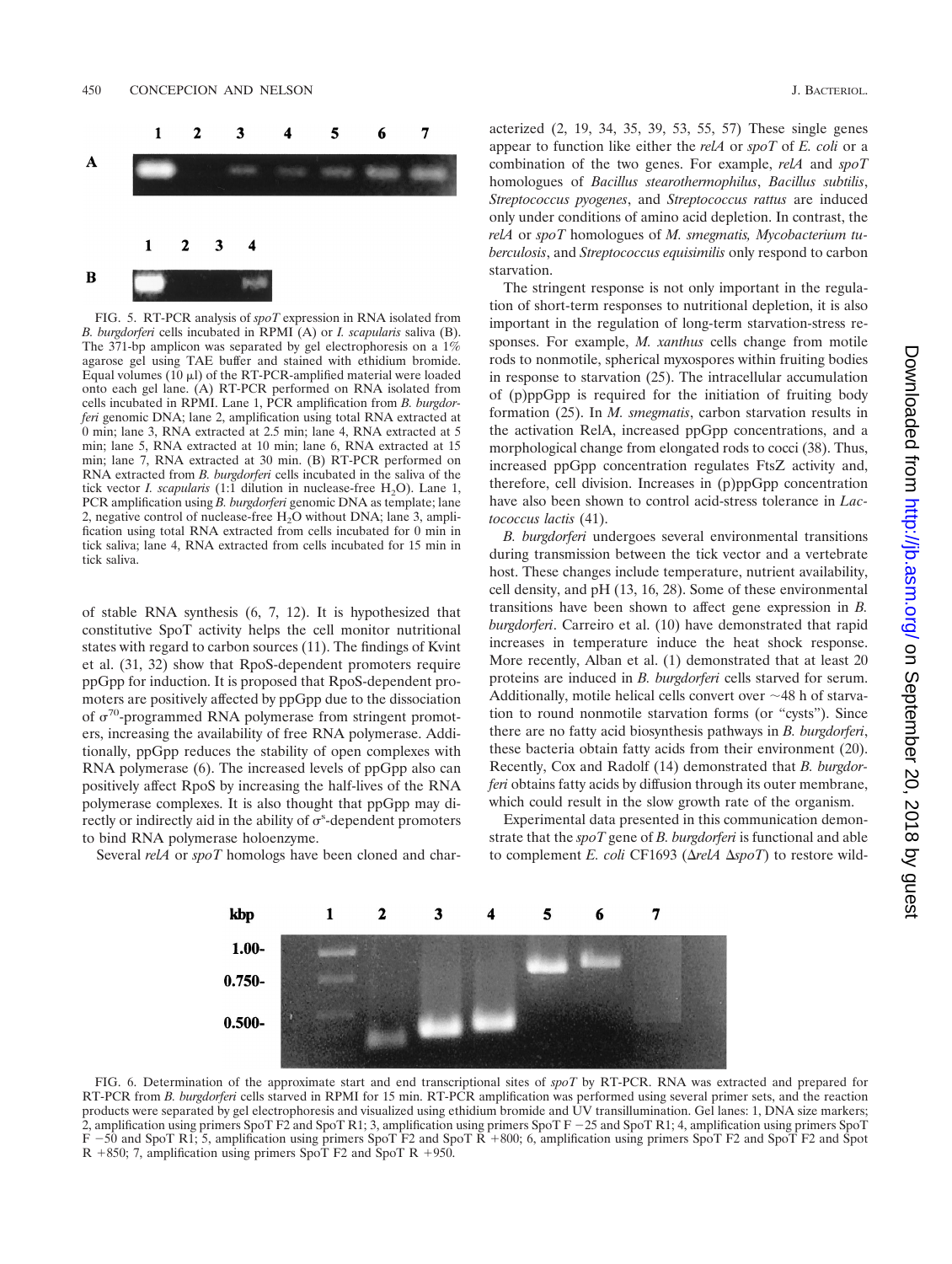type phenotypic growth in M-9 minimal medium (Fig. 2). Further, (p)ppGpp was detected in  $^{32}P$ -labeled cellular extracts of *B. burgdorferi* cells starved for serum (Fig. 3), suggesting that the *spoT* gene encodes PSII activity. Characterization of *spoT* expression was carried out by Northern blot analysis and RT-PCR.

Northern blot analysis of *spoT* expression in *B. burgdorferi* revealed that a 900-nt transcript was expressed within 2.5 min after the initiation of serum starvation (Fig. 4). Expression of spoT increased  $\sim$  6-fold over the first 30 min of starvation and returned to basal levels after 120 min of serum starvation (data not shown). Further, when rabbit serum was added to the serum-starved *B. burgdorferi* cells, the expression of *spoT* rapidly decreased to basal levels. The decrease in *spoT* expression was specific, since *ospA* expression remained nearly constant during the 120 min after the addition of rabbit serum. Thus, serum starvation induces *spoT* expression and serum feeding represses *spoT* expression. Additionally, neither glucose nor amino acid starvation (methionine) resulted in induction of *spoT*, indicating that in *B. burgdorferi spoT* expression and, therefore, the stringent response is induced only by serum starvation. In comparison, the *E. coli* stringent response is activated by starvation for amino acids, glucose, and fatty acids (11). While there are no data describing the transcriptional expression of either *relA* or *spoT* in *E. coli* or organisms other than *B. burgdorferi*, both TLC data for (p)ppGpp accumulation and Western blot analyses of RelA and SpoT expression have been used to characterize PSI and PSII activities and protein expression, respectively (2, 19, 34–36, 53, 55, 56). For example, Wendrich et al. (54) demonstrated by immunoblot analysis that the RelA/SpoT homologue of *B. stearothermophilus* is induced during amino acid starvation. Additionally, (p)ppGpp accumulation was detected within 3 min of the initiation of amino acid starvation. Our observations of *spoT* expression in *B. burgdorferi* are consistent with these previous reports.

A single ~900-nt hybridizable transcript was always observed when mRNA preparations were examined using a *spoT*specific DIG-labeled probe during Northern blot analysis. No other transcripts were observed when using the DIG-labeled *spoT* probe. The *spoT* transcript length was unexpected, because examination of *B. burgdorferi* genome data revealed a 2,001-bp open reading frame (ORF) (BB0198) identified as *spoT* (20). Further RT-PCR experiments suggest that the *spoT* transcript starts approximately 50 to 75 bp upstream of the start codon and ends approximately 850 to 875 bases downstream. The data strongly suggest that the *spoT* transcript is  $\sim$ 900 nt long. Additionally, when a fragment of *spoT* containing the first 950 bp of the structural gene was cloned (pMBC06) it was able to complement *E. coli* CF1693 to allow growth on M-9 agar, indicating the restoration of the stringent response. We cannot distinguish between the possibility that the transcript is rapidly processed from a longer mRNA encoded from the entire ORF (40) or that the *spoT* ORF contains an internal transcriptional terminator. However, mutational analysis of the *E. coli* SpoT demonstrates that the first 203 amino acids of the 702-amino acid SpoT are necessary for (p)ppGpp phosphohydrolase activity and that amino acids 67 to 374 are necessary for PSII activity (22). The bacterium *Streptomyces coelicolor* has a functional *relA/spoT* homologue that has been characterized (34). Only 453 of the 874 amino

acids of the protein are necessary for both (p)ppGpp phosphohydrolase (residues 93 to 397) and synthase (residues 267 to 453) activities (22, 35). These data support the idea that the entire *spoT* ORF is not needed to yield a functional SpoT protein.

When *B. burgdorferi* cells were incubated in the saliva of the tick vector *I. scapularis*, a 371-bp *spoT*-specific DNA fragment was amplified by RT-PCR. The RT-PCR product was sequenced and shown to be 99% identical to the expected *spoT* transcript. This result demonstrates that *B. burgdorferi spoT* is induced when the cells are incubated in the saliva of *I. scapularis*. This result is consistent with the hypothesis that the *B. burgdorferi* cells exhibit the stringent response during transmission from the tick vector to the mammalian host by tick saliva. Hammer and Swanson (24) demonstrated that when *Legionella pneumophila* is subjected to amino acid depletion, ppGpp accumulates and the cells convert from a replicative to a virulent state. More recently, Bachman and Swanson (3) showed that the accumulation of ppGpp activated an RpoS-dependent virulence pathway in *L. pneumophila*.

Finally, increases in intracellular concentration of (p)ppGpp have been shown to up regulate  $rpoS$  ( $\sigma$ <sup>s</sup>), the main sigma factor involved in the expression of stationary-phase genes as well as the expression of genes involved in long-term starvation conditions (15, 33, 52). Recently, Elias et al. (16) showed that the *B. burgdorferi* genome contains a functional *rpoS*. It will be interesting to determine whether *rpoS* expression responds to serum starvation.

## **ACKNOWLEDGMENTS**

This work was supported by Public Health Service grant R01 AI 37230 from the National Institute of Allergy and Infectious Diseases.

We thank Michael Cashel for the gift of strains, Jon Beckwith for the gift of plasmids, and Thomas Mather for the gift of tick saliva.

### **REFERENCES**

- 1. **Alban, P. S., P. W. Johnson, and D. R. Nelson.** 2000. Serum-starvationinduced changes in protein synthesis and morphology of *Borrelia burgdorferi*. Microbiology **146:**119–127.
- 2. **Avarbock, D., J. Salem, L. S. Li, Z. M. Wang, and H. Rubin.** 1999. Cloning and characterization of a bifunctional RelA/SpoT homologue from *Mycobacterium tuberculosis*. Gene **233:**261–269.
- 3. **Bachman, M. A., and M. S. Swanson.** 2001. RpoS co-operates with other factors to induce *Legionella pneumophila* virulence in the stationary phase. Mol. Microbiol. **40:**1201–1214.
- 4. **Baracchini, E., and H. Bremer.** 1988. Stringent and growth control of rRNA synthesis in *Escherichia coli* are both mediated by ppGpp. J. Biol. Chem. **263:**2597–2602.
- 5. **Barbour, A. G.** 1984. Isolation and cultivation of Lyme disease spirochetes. Yale J. Biol. Med. **57:**521–525.
- 6. **Barker, M. M., T. Gaal, and R. L. Gourse.** 2001. Mechanism of regulation of transcription initiation by ppGpp. II. Models for positive control based on properties of RNAP mutants and competition for RNAP. J. Mol. Biol. **305:**689–702.
- 7. **Barker, M. M., T. Gaal, C. A. Josaitis, and R. L. Gourse.** 2001. Mechanism of regulation of transcription initiation by ppGpp. I. Effects of ppGpp on transcription initiation *in vivo* and *in vitro*. J. Mol. Biol. **305:**673–688.
- 8. **Bochner, B. R., and B. N. Ames.** 1982. Complete analysis of cellular nucleotides by two-dimensional thin layer chromatography. J. Biol. Chem. **257:** 9759–9769.
- 9. **Burgdorfer, W., A. G. Barbour, S. F. Hayes, J. L. Benach, E. Grunwaldt, and J. P. Davis.** 1982. Lyme disease—a tick-borne spirochetosis? Science **216:** 1317–1319.
- 10. **Carreiro, M. M., D. C. Laux, and D. R. Nelson.** 1990. Characterization of the heat shock response and identification of heat shock protein antigens of *Borrelia burgdorferi*. Infect. Immun. **58:**2186–2191.
- 11. **Cashel, M., D. R. Gentry, V. J. Hernandez, and D. Vinella.** 1996. The stringent response, p. 1458–1496. *In* F. C. Neidhardt, R. Curtiss et al. (ed.), *Escherichia coli* and *Salmonella typhimurium*: cellular and molecular biology, 2nd ed. American Society for Microbiology, Washington, D.C.